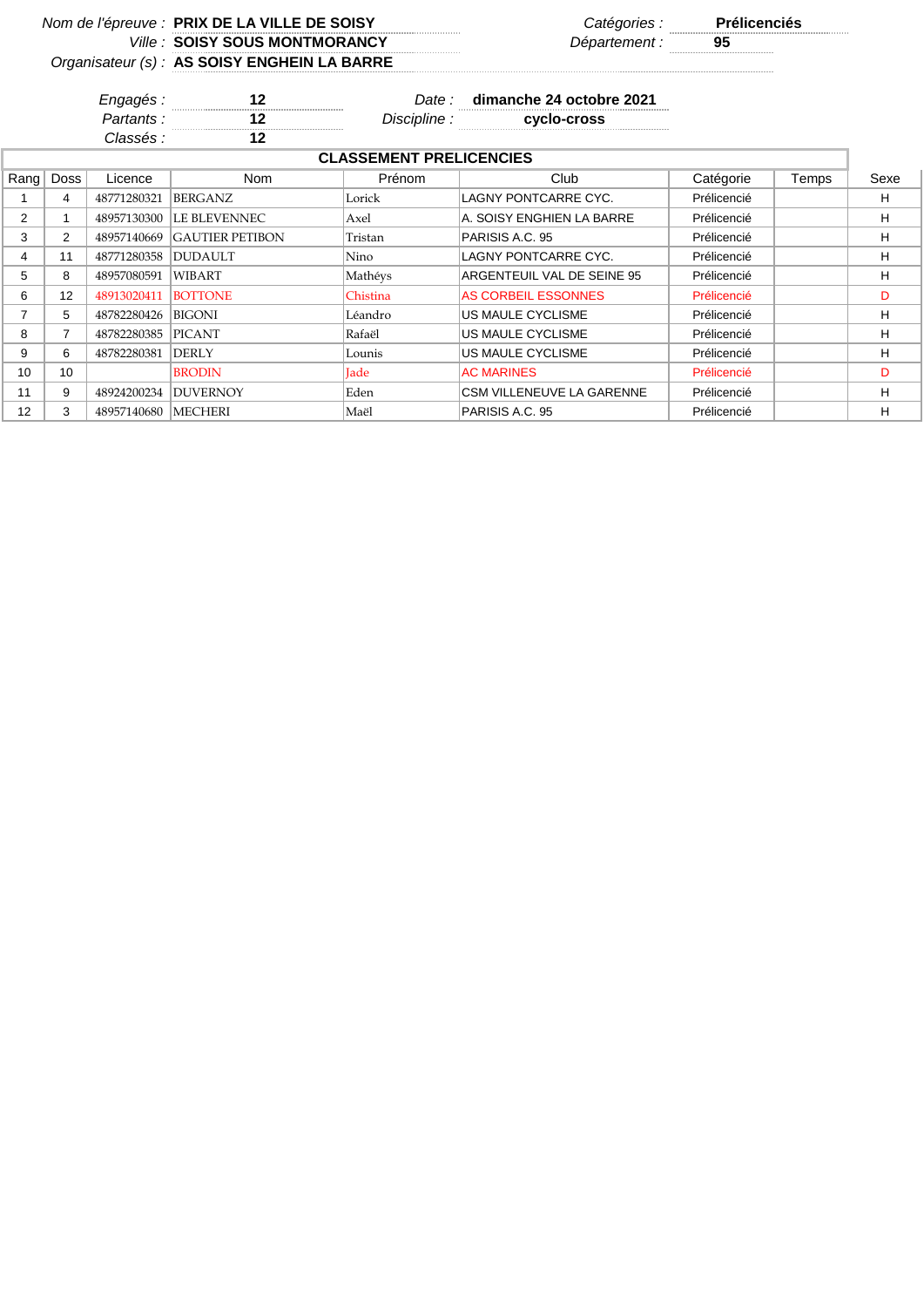| <b>CLASSEMENT POUSSINS</b> |      |                                                               |                           |                                          |                            |           |  |    |
|----------------------------|------|---------------------------------------------------------------|---------------------------|------------------------------------------|----------------------------|-----------|--|----|
| Rang                       | Doss | Club<br>Prénom<br>Licence<br><b>Nom</b><br>Catégorie<br>Temps |                           |                                          | Sexe                       |           |  |    |
|                            | 25   | 48957140602                                                   | <b>SACCOMANDI</b>         | Giovani                                  | PARISIS A.C. 95            | Poussin 2 |  | H  |
| 2                          | 19   | 48957110199                                                   | <b>BERTIN DION</b>        | Marc                                     | US EZANVILLE ECOUEN        | Poussin 1 |  | H  |
| 3                          | 23   | 48957140589                                                   | <b>MECHERI</b>            | Nolan                                    | PARISIS A.C. 95            | Poussin 2 |  | H  |
| 4                          | 26   | 48750240362 MESNARD                                           |                           | US METRO TRANSPORTS<br>Côme<br>Poussin 2 |                            |           |  |    |
| 5                          | 37   |                                                               | 48782100381 MOOUETTE      | Ethan                                    | ROUE D'OR CONFLANAISE      | Poussin 2 |  | H  |
| 6                          | 31   | 48782280407                                                   | <b>DELEDICO</b>           | Côme                                     | <b>US MAULE CYCLISME</b>   | Poussin 1 |  | H  |
| $\overline{7}$             | 39   |                                                               | <b>BOTTONE</b>            | Mattias                                  | AS CORBEIL ESSONNES        | Poussin 1 |  | H. |
| 8                          | 27   | 48750240335                                                   | PTAK                      | Gabriel                                  | <b>US METRO TRANSPORTS</b> | Poussin 2 |  | H  |
| 9                          | 35   | 48957080581                                                   | <b>IDOUZANE</b>           | Ali                                      | ARGENTEUIL VAL DE SEINE 95 | Poussin 2 |  | H  |
| 10                         | 34   | 48957080558                                                   | <b>COLAS</b>              | Gianni                                   | ARGENTEUIL VAL DE SEINE 95 | Poussin 2 |  | H  |
| 11                         | 28   | 52850240548                                                   | <b>GAUDIN</b>             | <b>GAEL</b>                              | <b>VC CHALLANDAIS</b>      | Poussin 1 |  | H  |
| 12                         | 32   | 48782280361                                                   | DERLY                     | <b>ISAAC</b>                             | <b>US MAULE CYCLISME</b>   | Poussin 1 |  | H  |
| 13                         | 18   | 48957110219                                                   | <b>REBELO</b>             | Ethan                                    | US EZANVILLE ECOUEN        | Poussin 1 |  | H  |
| 14                         | 17   | 48957130291                                                   | <b>REBELO</b>             | Morgane                                  | A. SOISY ENGHIEN LA BARRE  | Poussin 2 |  | D  |
| 15                         | 20   | 48924010404                                                   | <b>TRAVERT GERARD</b>     | Clément                                  | <b>CSM PUTEAUX</b>         | Poussin 1 |  | H  |
| 16                         | 36   | 48957080579                                                   | <b>MAI</b>                | Wael                                     | ARGENTEUIL VAL DE SEINE 95 | Poussin 2 |  | н  |
| 17                         | 30   | 48771280352 HARLEE                                            |                           | Eddy                                     | LAGNY PONTCARRE CYC.       | Poussin 1 |  | H  |
| 18                         | 33   | 48782280362                                                   | <b>DERLY</b>              | Nahila                                   | <b>US MAULE CYCLISME</b>   | Poussin 2 |  | D  |
| 19                         | 38   |                                                               | <b>CUNI</b>               | Gabriel                                  | <b>US MAULE CYCLISME</b>   | Poussin 1 |  | H  |
| 20                         | 21   | 48957120458                                                   | <b>HEBTING</b>            | Baptiste                                 | OLYMPIQUE C.V.O.           | Poussin 1 |  | H  |
| 21                         | 40   | 48957140570                                                   | <b>CLERE</b>              | Max Emilien                              | PARISIS A.C. 95            | Poussin 2 |  | H. |
| 22                         | 22   |                                                               | 49272420172   IKOUNA JOLY | Inès                                     | <b>GO EVREUX GRAVIGNY</b>  | Poussin 1 |  | D  |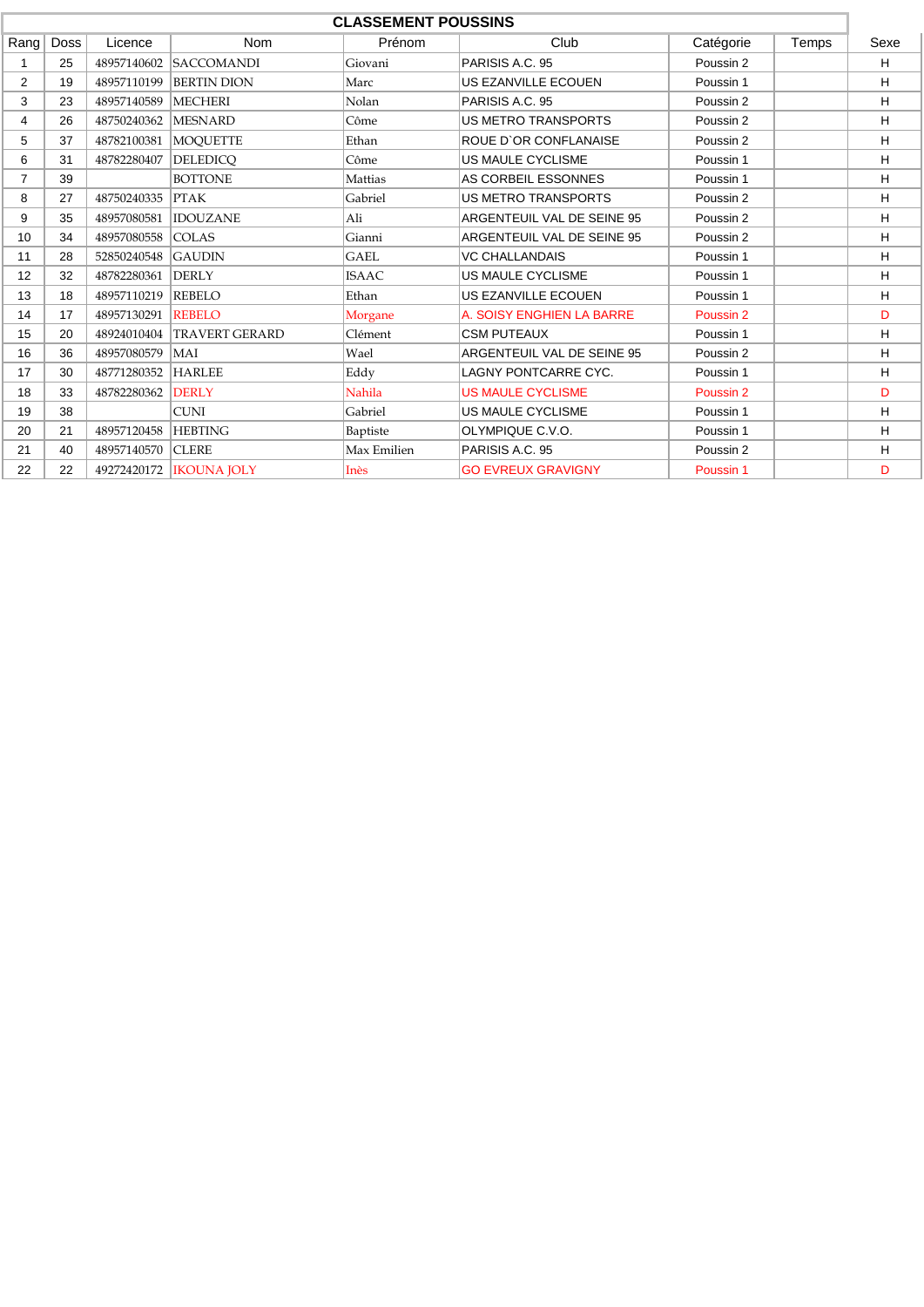| <b>CLASSEMENT PUPILLES</b> |                                                                       |                         |                         |               |                                  |           |      |   |  |
|----------------------------|-----------------------------------------------------------------------|-------------------------|-------------------------|---------------|----------------------------------|-----------|------|---|--|
| Rang                       | <b>Nom</b><br>Prénom<br>Club<br>Doss<br>Licence<br>Catégorie<br>Temps |                         |                         |               |                                  |           | Sexe |   |  |
| $\mathbf 1$                | 44                                                                    | 48957130228             | <b>LE BLEVENNEC</b>     | Enzo          | A. SOISY ENGHIEN LA BARRE        | Pupille 1 |      | H |  |
| 2                          | 61                                                                    | 48750240363             | <b>MESNARD</b>          | Théophile     | US METRO TRANSPORTS              | Pupille 2 |      | H |  |
| 3                          | 60                                                                    | 48957140233             | <b>REIS</b>             | Adam          | PARISIS A.C. 95                  | Pupille 2 |      | н |  |
| 4                          | 71                                                                    | 48782280273             | PICANT                  | Amaël         | US MAULE CYCLISME                | Pupille 1 |      | H |  |
| 5                          | 57                                                                    | 48957140587             | <b>CURRO</b>            | Alessio       | PARISIS A.C. 95                  | Pupille 1 |      | H |  |
| 6                          | 66                                                                    | 48771280294             | <b>TAISNE</b>           | Lucas         | LAGNY PONTCARRE CYC.             | Pupille 2 |      | н |  |
| $\overline{7}$             | 62                                                                    | 52850240547             | <b>GAUDIN</b>           | <b>MORGAN</b> | <b>VC CHALLANDAIS</b>            | Pupille 2 |      | н |  |
| 8                          | 67                                                                    | 48782280343             | <b>BIARNE CONTINANT</b> | Mattew        | US MAULE CYCLISME                | Pupille 2 |      | н |  |
| 9                          | 54                                                                    | 48957140634             | <b>APCHER</b>           | Thomas        | PARISIS A.C. 95                  | Pupille 2 |      | H |  |
| 10                         | 72                                                                    | 48957080563             | <b>EL FILALI</b>        | fares         | ARGENTEUIL VAL DE SEINE 95       | Pupille 2 |      | н |  |
| 11                         | 52                                                                    | 48957120425             | <b>DERRIEN</b>          | Emile         | OLYMPIQUE C.V.O.                 | Pupille 1 |      | н |  |
| 12                         | 70                                                                    | 48782280304             | <b>MAUBOURGET COSTA</b> | Johan         | US MAULE CYCLISME                | Pupille 2 |      | н |  |
| 13                         | 45                                                                    | 48957130274             | <b>MATTIODA</b>         | Luca          | A. SOISY ENGHIEN LA BARRE        | Pupille 1 |      | н |  |
| 14                         | 64                                                                    | 48771280320             | <b>BERGANZ</b>          | Joran         | LAGNY PONTCARRE CYC.             | Pupille 1 |      | н |  |
| 15                         | 58                                                                    | 48957140643             | <b>GRAVIER</b>          | Nathanael     | PARISIS A.C. 95                  | Pupille 2 |      | н |  |
| 16                         | 68                                                                    | 48782280386             | DERT                    | Louis         | US MAULE CYCLISME                | Pupille 1 |      | н |  |
| 17                         | 74                                                                    | 48957080585             | <b>LEVESOUE</b>         | Lohan         | ARGENTEUIL VAL DE SEINE 95       | Pupille 2 |      | H |  |
| 18                         | 53                                                                    | 48782430356             | PERO                    | Bastien       | EC VERNOUILLET V.T.              | Pupille 2 |      | н |  |
| 19                         | 50                                                                    | 48924010388             | <b>TERRIEN</b>          | Stefano       | <b>CSM PUTEAUX</b>               | Pupille 2 |      | H |  |
| 20                         | 81                                                                    | 48924110307             | <b>MEREL</b>            | Alexis        | <b>CSM CLAMART</b><br>Pupille 2  |           | н    |   |  |
| 21                         | 77                                                                    | 48782100400             | <b>BREGEON</b>          | Maxence       | ROUE D'OR CONFLANAISE            | Pupille 2 |      | H |  |
| 22                         | 51                                                                    | 48946010242             | <b>GOMANT</b>           | Nathan        | <b>TEAM 94 CYCLING</b>           | Pupille 1 |      | н |  |
| 23                         | 48                                                                    | 48957110143             | <b>LAGIER</b>           | Stevan        | US EZANVILLE ECOUEN              | Pupille 1 |      | н |  |
| 24                         | 55                                                                    | 48957140553             | <b>BORNET</b>           | Valentin      | PARISIS A.C. 95                  | Pupille 1 |      | H |  |
| 25                         | 79                                                                    | 48782100361             | <b>PELLETIER</b>        | Théo          | ROUE D'OR CONFLANAISE            | Pupille 2 |      | H |  |
| 26                         | 65                                                                    | 48771280338             | <b>TRIBOUT</b>          | Paulin        | LAGNY PONTCARRE CYC.             | Pupille 1 |      | н |  |
| 27                         | 80                                                                    | 48924200080             | <b>DUVERNOY</b>         | Lily          | <b>CSM VILLENEUVE LA GARENNE</b> | Pupille 1 |      | D |  |
| 28                         | 78                                                                    | 48782100375             | <b>LE GOHEBEL</b>       | Erwann        | ROUE D'OR CONFLANAISE            | Pupille 1 |      | H |  |
| 29                         | 46                                                                    | 48957130304             | <b>BENSIMON</b>         | Tom           | A. SOISY ENGHIEN LA BARRE        | Pupille 1 |      | H |  |
| 30                         | 47                                                                    | 48957110220             | <b>VASSET RENARD</b>    | Judith        | <b>US EZANVILLE ECOUEN</b>       | Pupille 1 |      | D |  |
| 31                         | 73                                                                    | 48957080584             | <b>KADIMI</b>           | Houssine      | ARGENTEUIL VAL DE SEINE 95       | Pupille 1 |      | н |  |
| 32                         | 75                                                                    | 48957080572             | <b>NAILI</b>            | Manil Nail    | ARGENTEUIL VAL DE SEINE 95       | Pupille 2 |      | H |  |
| 33                         | 76                                                                    | 48957080589             | POUCHARD                | Marin         | ARGENTEUIL VAL DE SEINE 95       | Pupille 1 |      | H |  |
| 34                         | 82                                                                    |                         | <b>BRODIN</b>           | Hugo          | <b>AC MARINES</b>                | Pupille 1 |      | н |  |
| 35                         | 69                                                                    | 48782280388             | <b>LOPES</b>            | Louna         | <b>US MAULE CYCLISME</b>         | Pupille 1 |      | D |  |
| 36                         | 63                                                                    | 48946040459   DE PERCIN |                         | <b>MAYRON</b> | <b>US CRETEIL</b>                | Pupille 2 |      | H |  |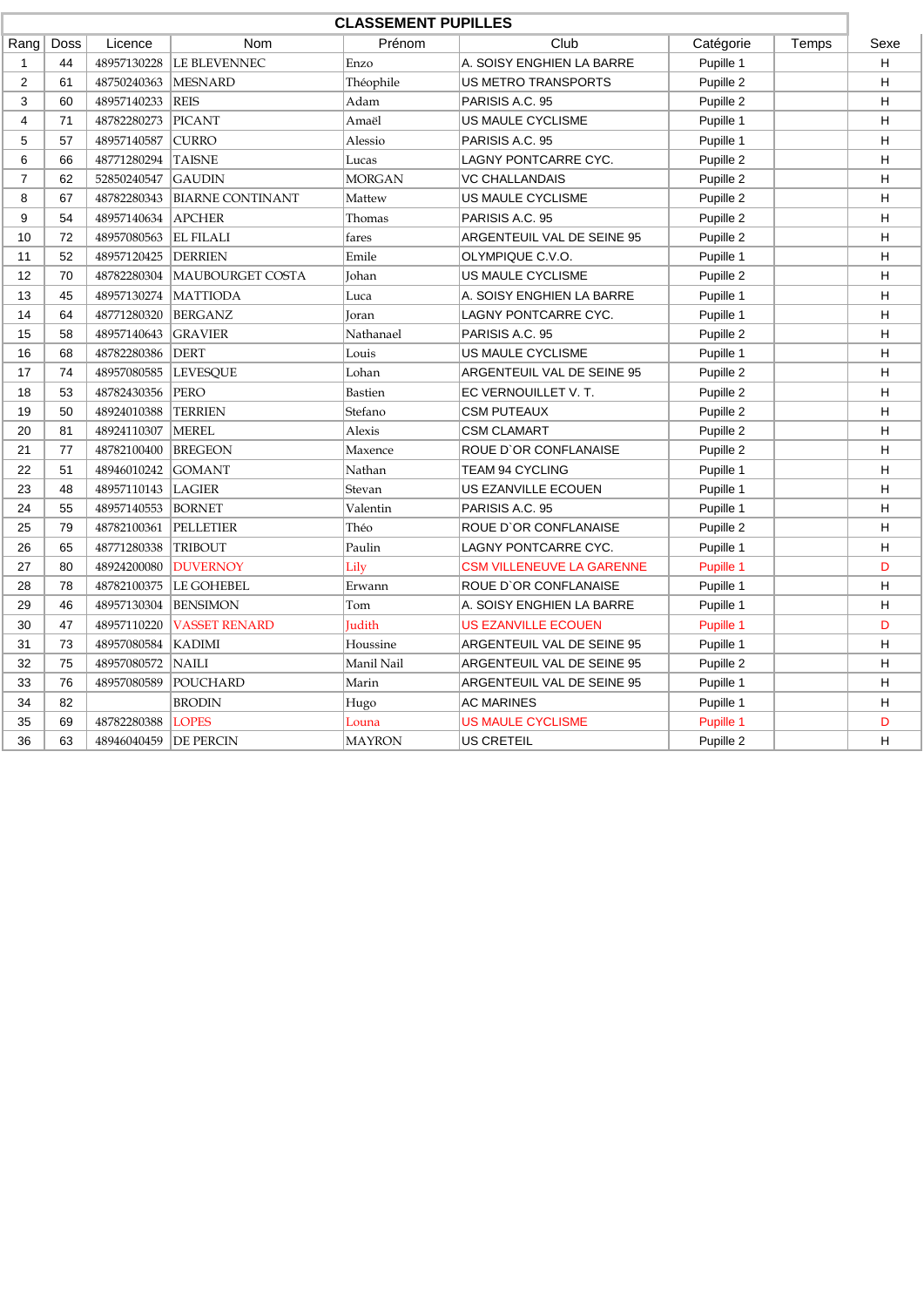|                | <b>CLASSEMENT BENJAMINS</b> |                    |                          |                |                              |            |      |   |
|----------------|-----------------------------|--------------------|--------------------------|----------------|------------------------------|------------|------|---|
| Rang           | Doss                        | Licence            | Nom                      | Prénom         | Club                         | Temps      | Sexe |   |
| 1              | 94                          | 48957130210        | <b>CANU</b>              | Eloan          | A. SOISY ENGHIEN LA BARRE    | Benjamin 1 |      | н |
| 2              | 114                         | 48750240325        | <b>DANIEL</b>            | Nohan          | US METRO TRANSPORTS          | Benjamin 2 |      | н |
| 3              | 116                         | 48750240336        | <b>PTAK</b>              | Morgan         | US METRO TRANSPORTS          | Benjamin 2 |      | н |
| 4              | 104                         | 49272420164        | <b>IKOUNA JOLY</b>       | Ilies          | <b>GO EVREUX GRAVIGNY</b>    | Benjamin 1 |      | н |
| 5              | 100                         | 48913020442        | <b>VIGNOLO</b>           | Sandro         | AS CORBEIL ESSONNES          | Benjamin 2 |      | н |
| 6              | 115                         | 48750240357        | <b>MESNARD</b>           | <b>Justine</b> | <b>US METRO TRANSPORTS</b>   | Benjamin 2 |      | D |
| $\overline{7}$ | 126                         | 48957080517        | <b>REGAZZI</b>           | Léonard        | ARGENTEUIL VAL DE SEINE 95   | Benjamin 2 |      | Н |
| 8              | 105                         | 48957140661        | BABOIN                   | Lucas          | PARISIS A.C. 95              | Benjamin 2 |      | Н |
| 9              | 130                         |                    | <b>BOTTONE</b>           | Amadeo         | AS CORBEIL ESSONNES          |            |      | н |
| 10             | 113                         | 48957140183        | <b>MATHIAS BARNU</b>     | Thyméo         | PARISIS A.C. 95              | Benjamin 2 |      | н |
| 11             | 92                          | 48957130252        | COURSAULT                | Roméo          | A. SOISY ENGHIEN LA BARRE    | Benjamin 1 |      | н |
| 12             | 95                          | 48957110182        | <b>BROQUAIRE SANANES</b> | Pierre         | US EZANVILLE ECOUEN          | Benjamin 2 |      | н |
| 13             | 120                         | 48771280313        | <b>CARON</b>             | Aronn          | LAGNY PONTCARRE CYC.         | Benjamin 1 |      | н |
| 14             | 112                         | 48957140103        | <b>GARNIER LE BORGNE</b> | Arthur         | PARISIS A.C. 95              | Benjamin 2 |      | н |
| 15             | 89                          | 48957130289        | <b>NOEL</b>              | Marius         | A. SOISY ENGHIEN LA BARRE    | Benjamin 1 |      | н |
| 16             | 93                          | 48957130286        | <b>AYACHE</b>            | Dov            | A. SOISY ENGHIEN LA BARRE    | Benjamin 1 |      | н |
| 17             | 122                         | 48771280327        | <b>DUDAULT</b>           | Timéo          | <b>LAGNY PONTCARRE CYC.</b>  | Benjamin 1 |      | н |
| 18             | 106                         | 48957140525        | <b>BORNET</b>            | Mathis         | PARISIS A.C. 95              | Benjamin 2 |      | н |
| 19             | 117                         | 48935150418        | <b>MANACH</b>            | Aélys          | <b>EC AULNAY</b>             | Benjamin 1 |      | D |
| 20             | 107                         | 48957140215        | <b>CLAY</b>              | Clélia         | PARISIS A.C. 95              | Benjamin 2 |      | D |
| 21             | 109                         | 48957140644        | <b>COLIMOT</b>           | Délyan         | PARISIS A.C. 95              | Benjamin 1 |      | Н |
| 22             | 96                          | 48957110188        | <b>BOUAMERENE</b>        | Augustin       | US EZANVILLE ECOUEN          | Benjamin 1 |      | н |
| 23             | 131                         |                    | LAIMINA                  | Mostafa        | US EZANVILLE ECOUEN          | Benjamin 2 |      | н |
| 24             | 129                         |                    | LAMBERT                  | Baptiste       | <b>CSM CLAMART</b>           |            |      | н |
| 25             | 88                          | 48957130307        | <b>DE MEDEIROS</b>       | Paul           | A. SOISY ENGHIEN LA BARRE    | Benjamin 1 |      | н |
| 26             | 87                          | 48957130299        | <b>BERTRAND</b>          | <b>Nicolas</b> | A. SOISY ENGHIEN LA BARRE    | Benjamin 1 |      | н |
| 27             | 110                         | 48957140632        | <b>CURRO</b>             | Giovanni       | PARISIS A.C. 95              | Benjamin 2 |      | н |
| 28             | 99                          | 47600310215        | PASQUIER                 | <b>Jade</b>    | <b>UC LIANCOURT RANTIGNY</b> | Benjamin 2 |      | D |
| 29             | 123                         | 48771280149        | <b>ALBIENTZ</b>          | Lucie          | <b>LAGNY PONTCARRE CYC.</b>  | Benjamin 1 |      | D |
| 30             | 132                         |                    | <b>CLERC</b>             | Serge Emilien  | PARISIS A.C. 95              | Minime 1   |      | н |
| 31             | 128                         |                    | <b>MEREL</b>             | Aaron          | <b>CSM CLAMART</b>           |            |      | н |
| 32             | 111                         | 48957140216        | <b>CURUTCHET</b>         | Aubin          | PARISIS A.C. 95              | Benjamin 2 |      | н |
| 33             | 121                         | 48771280350        | GODIN                    | Maxime         | <b>LAGNY PONTCARRE CYC.</b>  | Benjamin 1 |      | Н |
| 34             | 102                         | 48957120438        | <b>HERRERO</b>           | Maxime         | OLYMPIQUE C.V.O.             | Benjamin 1 |      | н |
| 35             | 118                         | 48957170308        | $\mathsf{DAMAY}$         | Nolhan         | <b>ES PERSANAISE</b>         | Benjamin 1 |      | H |
| 36             | 91                          | 48957130209        | <b>DUPOTY</b>            | Léana          | A. SOISY ENGHIEN LA BARRE    | Benjamin 1 |      | D |
| 37             | 97                          | 48924010386        | <b>GAYDON CUREILLET</b>  | Landry         | <b>CSM PUTEAUX</b>           | Benjamin 2 |      | н |
| 38             | 83                          |                    | <b>ROMARY</b>            | Malek          | ARGENTEUIL VAL DE SEINE 95   |            |      | н |
| 39             | 124                         | 48782280421        | <b>CHELAGHA</b>          | <b>ADAM</b>    | US MAULE CYCLISME            | Benjamin 2 |      | н |
| 40             | 103                         | 49272420179        | <b>BENSAID</b>           | Adam           | <b>GO EVREUX GRAVIGNY</b>    | Benjamin 1 |      | н |
| 41             | 127                         | 48782100409        | <b>VOUILLON</b>          | Alexis         | ROUE D'OR CONFLANAISE        | Benjamin 2 |      | н |
| 42             | 84                          |                    | ROMARY                   | Marowa         | ARGENTEUIL VAL DE SEINE 95   |            |      | H |
| 43             | 133                         |                    | <b>LAPORTE</b>           | Damien         | OLYMPIQUE C.V.O.             |            |      | н |
| 44             | 125                         | 48957080582 KADIMI |                          | Mehdi          | ARGENTEUIL VAL DE SEINE 95   | Benjamin 1 |      | H |